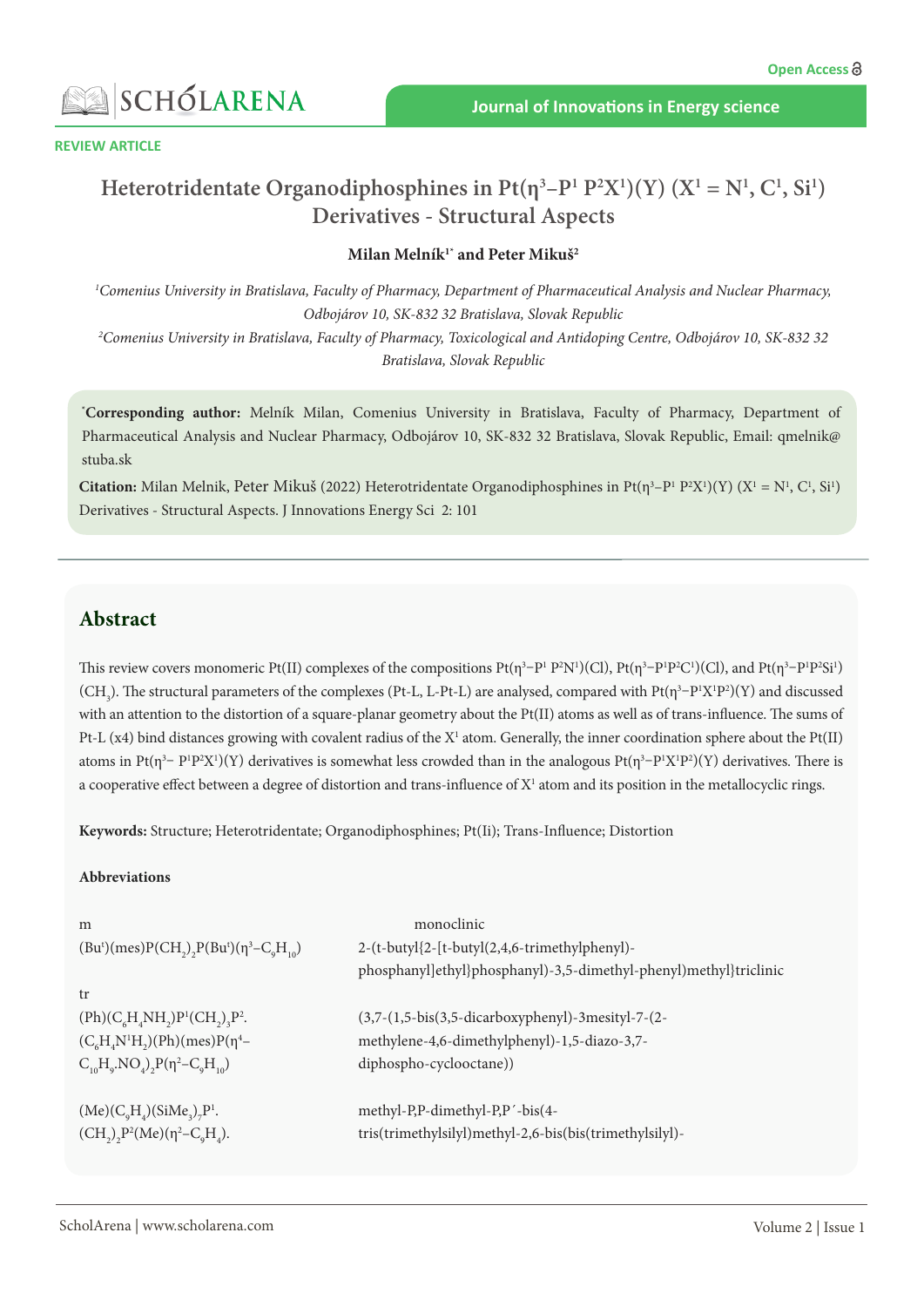$(SiMe<sub>3</sub>)<sub>6</sub>Si<sup>1</sup>$  $(\eta^1 - C_{10} H_{13} O)_2$  $(\eta^1 - C_{10}H_{13}O)(\eta^2)$ 

## **Introduction**

methyl)phenyl)ethane-1,2-diphosphino)  $(4,5-bis(bis(2-t-butylphenoxy))phosphino)-9,9$ dimethylxanthene)(1-(dimethylsilyl))-2-(diphenyl phosphino)-1,2-dicarbadodicarboranehydrido-(1- (diphenylphosphino)-1,2-dicarbododicarborane

Platinum exists in a wide range of oxidation states from zero to +6 including non-integral Pt(2.25), Pt(2.5), Pt(2.87), Pt(3.25), and Pt(3.5). Of these, particularly in four and six-coordinate examples +2 and +4 oxidation states are the most common. The huge area of platinum coordination chemistry has been surveyed [1-3] with over 2000 examples.

Platinum (II) has a strong preference for square-planar coordination geometry. The high affinity of the platinum(II) ion for phosphorus enables it to bind effectively to organophosphines. Organophosphines as a soft P-donor ligand are very useful for building wide variety of platinum complexes. Recently, we classified and analysed structural data of over thirty monomeric platinum (II) complexes with heterotridentate organodiphosphines of composition  $Pt(\eta^3-P^1X^1P^2)(Y)$ ,  $(X^1 = O^1, N^1)$  [4]. Another reviews covers structural data for Pt(η<sup>3</sup>–P<sup>1</sup>X<sup>1</sup>P<sup>2</sup>)(Y), (X<sup>1</sup> = C<sup>1</sup>) [5]. Structural data for another over thirty examples of Pt(η<sup>3</sup>–P<sup>1</sup>X<sup>1</sup>P<sup>2</sup>)(Y), (X<sup>1</sup> = B<sup>1</sup>, S<sup>1</sup>, Si<sup>1</sup>) types were also analyzed [6].

The aim of this survey is to analyse structural parameters for Pt( $\eta^3-P^1P^2X^1(Y)$ ,  $(X^1=N^1,C^1,S^1)$  derivatives. The data are correlated with those of analogous  $Pt(\eta^3-P^1X^1P^2)(Y)$ ,  $(X^1 = N^1, C^1, S^1)$  derivatives.

### **Pt(** $\eta$ **3** –  $P^1P^2X^1$ )(Y) and Pt( $\eta$ 3 –  $P^1X^1P^2$ )(Y) derivatives

Noticeable, while the former derivatives were studied sporadically, there are only five examples (Table 1) much more attention was paid to the other derivatives with over one hundred examples [4-6], and references therein. As far as we know, there is no paper with analysed structural data of such derivatives, this is the aim of this mini- review.

#### **Pt(** $\eta^3$ **–** $P^1P^2N^1$ **)(Cl) vs. Pt(** $\eta^3$ **–** $P^1N^1P^2$ **)(Cl) derivatives**

In monoclinic  $[\mathrm{Pt}\{\eta^3-(\mathrm{Ph})(\mathrm{C}_6\mathrm{H}_4\mathrm{NH}_2)\mathrm{P}^1(\mathrm{CH}_2)_3\mathrm{P}^2(\mathrm{C}_6\mathrm{H}_4\mathrm{N}^1\mathrm{H}_2)(\mathrm{Ph})\}$ (Cl)] (at 103 K) (Figure 1) [7], the tridentate P<sup>1</sup>P<sup>2</sup>N<sup>1</sup> – donor ligand can derive a six- and five-membered metallocyclic rings with common  $P^2$  atom of the  $P^1C_3P^2C_2N^1$  type with the values of chelate rings 93.0 (2) $\textdegree$  (P<sup>1</sup> – Pt – P<sup>2</sup>) and 84.3(2) $\textdegree$  (P<sup>2</sup> – Pt – N<sup>1</sup>). The values of the remaining L–Pt–L bond angles open in the order: 88.6(2)° (P'-Pt-Cl) < 92.4(2)° (N'-Pt-Cl) < 166.3(2)° (P'-Pt-N') < 174.6(2)° (P'-Pt-Cl). The chloride completed a distorted square -planar geometry about Pt(II) atom. The Pt–L bond distance elongates in the sequence: 2.164(8) Å (Pt–N<sup>1</sup>, trans to P<sup>1</sup>) < 2.246 (3) Å (Pt– P<sup>2</sup>, trans to Cl) < 2.298(3) Å (Pt–P<sup>1</sup>) < 2.393(3) Å (Pt–Cl). This is only example with such tridentate ligand.

There are thirteen examples of Pt(ŋ3–P<sup>1</sup>N<sup>1</sup>P<sup>2</sup>)(Cl) derivative types. Their structural data were analysed [5]. The tridentate P<sup>1</sup>N<sup>1</sup>P<sup>2</sup> ligands can derive a variety of the metallocyclic rings with common  $N<sup>1</sup>$  atom. There are example with a pair of five-membered metallocycles of the types:  $P^1C_2N^1C_2P^2$ , [8-10]  $P^1OCN^1COP^2$ , [11];  $P^1NCN^1CNP^2$ , [12] five- and six-membered  $P^1C_2N^1C_3P^2$  [13];  $P^1C_2N^1NC_2P^2$  [14], metallocyclic rings with common  $N^1$  atom. The chloride completed a distorted square-planar geometry about each Pt(II) atom. The Pt-L bond distance (mean values) elongates in the order: 2.024 Å (Pt-N½, trans to Cl) < 2.283 Å (Pt-P, mutually trans) < 2.307 Å (Pt–Cl). The L–Pt–L bond angles (mean values) open in the order: 83.7° (P'–Pt–N'/N'–Pt–Pʾ) < 95.1° (P'–Pt–Cl/  $Cl-Pt-P<sup>2</sup>$ ) < 167.0° (P<sup>1</sup>-Pt- P<sup>2</sup>) < 176.0° (N<sup>1</sup>-Pt-Cl).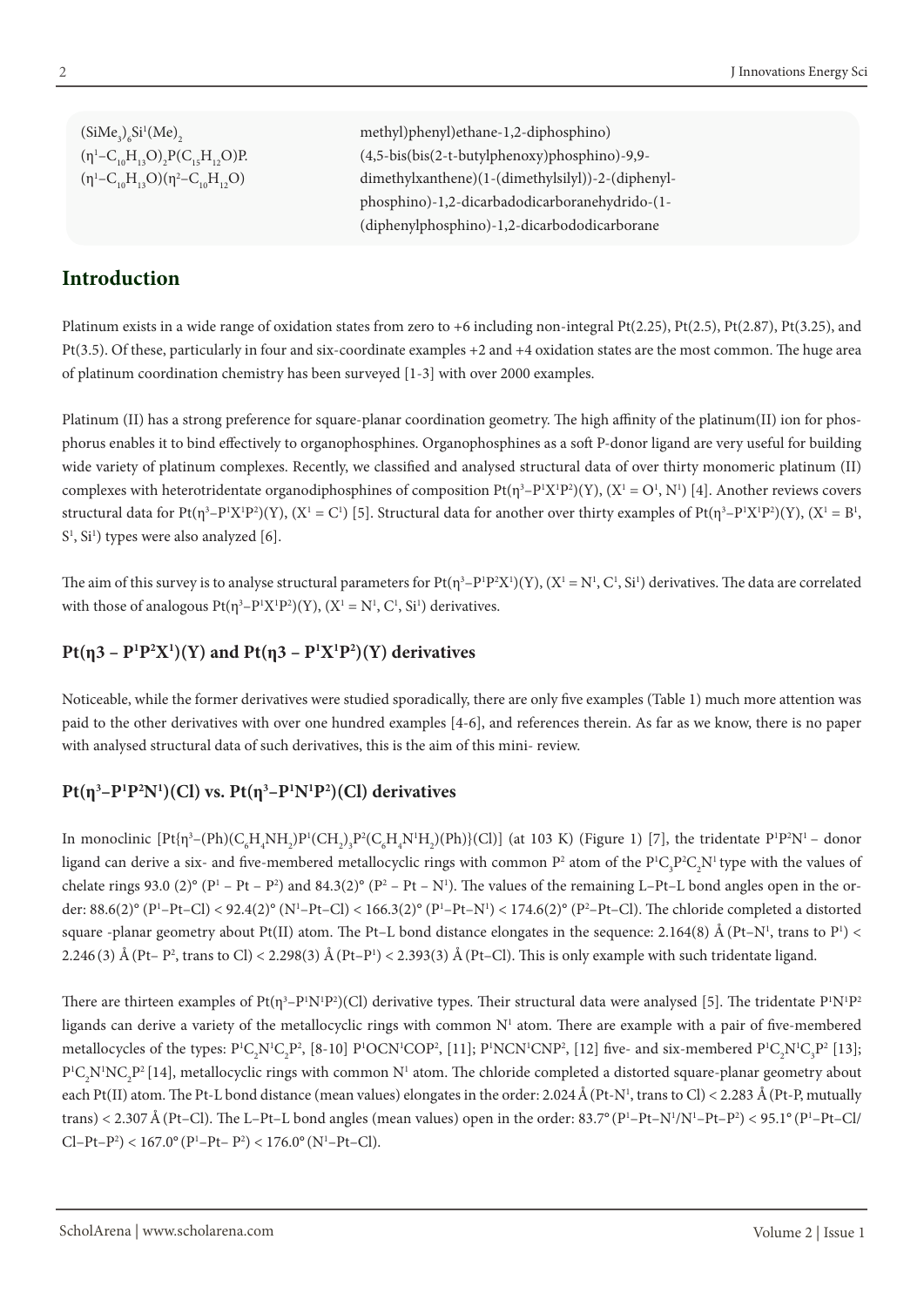

**Figure 1:** Structure of [Pt{η3–(Ph)(C6H4NH2)P1(CH2)3P2(C6H4N1H2)(Ph)}(Cl)] (Ansell et al. 1985)

#### $Pt(\eta^3-P^1P^2C^1)(Y)$  vs.  $Pt(\eta^3-P^1C^1P^2)(Y)$  derivatives

There are three examples of Pt( $\eta^3$ –P<sup>1</sup>P<sup>2</sup>C<sup>1</sup>)(Cl) complexes (Table 1). In monoclinic [Pt{ $\eta^3$ –(Bu<sup>t</sup>)(mes)P(CH<sub>2</sub>)<sub>2</sub>P(Bu<sup>t</sup>)( $\eta^2$ –C<sub>9</sub>H<sub>10</sub>)} (Cl)].0.5CH<sub>2</sub>Cl<sub>2</sub> (at 100 K) [15]. Tridentate P<sup>1</sup>P<sup>2</sup>C<sup>1</sup> ligand can derived a pair of five-membered metallocyclic rings with common P<sup>2</sup> atom of the  $P^1C_2P^2C_2C^1$  type with the values of the chelate rings of 87.0° ( $P^1-Pt-P^2$ ) and 82.3° ( $P^2-Pt-C^1$ ). The  $\eta^3$ -ligand with chloride build up a distorted square-planar geometry about Pt(II) atom. The remaining L–Pt–L bond angles open in the sequence 89.3°  $(C^1-Pt-Cl)$  < 101.1°  $(P^1-Pt-Cl)$  < 163.2°  $(P^1-Pt-C^1)$  < 171.5°  $(P^2-Pt-Cl)$ . The P–L bond distance elongates in the sequence: 2.087 Å  $(Pt-C<sup>1</sup>, trans to P<sup>1</sup>) < 2.188$  Å  $(Pt-P<sup>2</sup>, trans to Cl) < 2.342$  Å  $(Pt-P<sup>1</sup>) < 2.383$  Å  $(Pt-Cl)$ .

Structure of monoclinic  $[Pt{\{\eta^3-(\eta^1-C_{10}H_{13}O)_2P(C_{15}H_{12}O).P(\eta^1-C_{16}H_{13}O)(\eta^2-C_{10}H_{12}O)}]$ (Cl) (at 150 K) is shown in Figure 2 [16]. As can be seen the tridentate  $P^1P^2C^1$  ligand forms eight- and five-membered metallocyclic rings with common  $P^2$  atom of the  $P^1C_2OC_2P^2OCC^1$  type, with the values of the chelate rings of 103.5° ( $P^1-Pt-P^2$ ) and 79.8° ( $P^2-Pt-C^1$ ). The  $\eta^3$ -ligand with chloride build up a distorted square-planar geometry about Pt(II) atom. The remaining L–Pt–L bond angles open in the sequence 86.6° (P<sup>1</sup>-Pt-Cl) < 89.9° (C<sup>1</sup>-Pt-Cl) < 168.9° (P<sup>2</sup>-Pt-Cl) < 176.1° (P<sup>1</sup>-Pt-C<sup>1</sup>). The Pt-L bond distance elongates in the sequence: 2.073 Å (Pt-C<sup>1</sup>, trans to P<sup>1</sup>) < 2.192 Å (Pt–P<sup>2</sup>, trans to Cl) < 2.341 Å (Pt–Cl) < 2.368 Å (Pt–P<sup>1</sup>).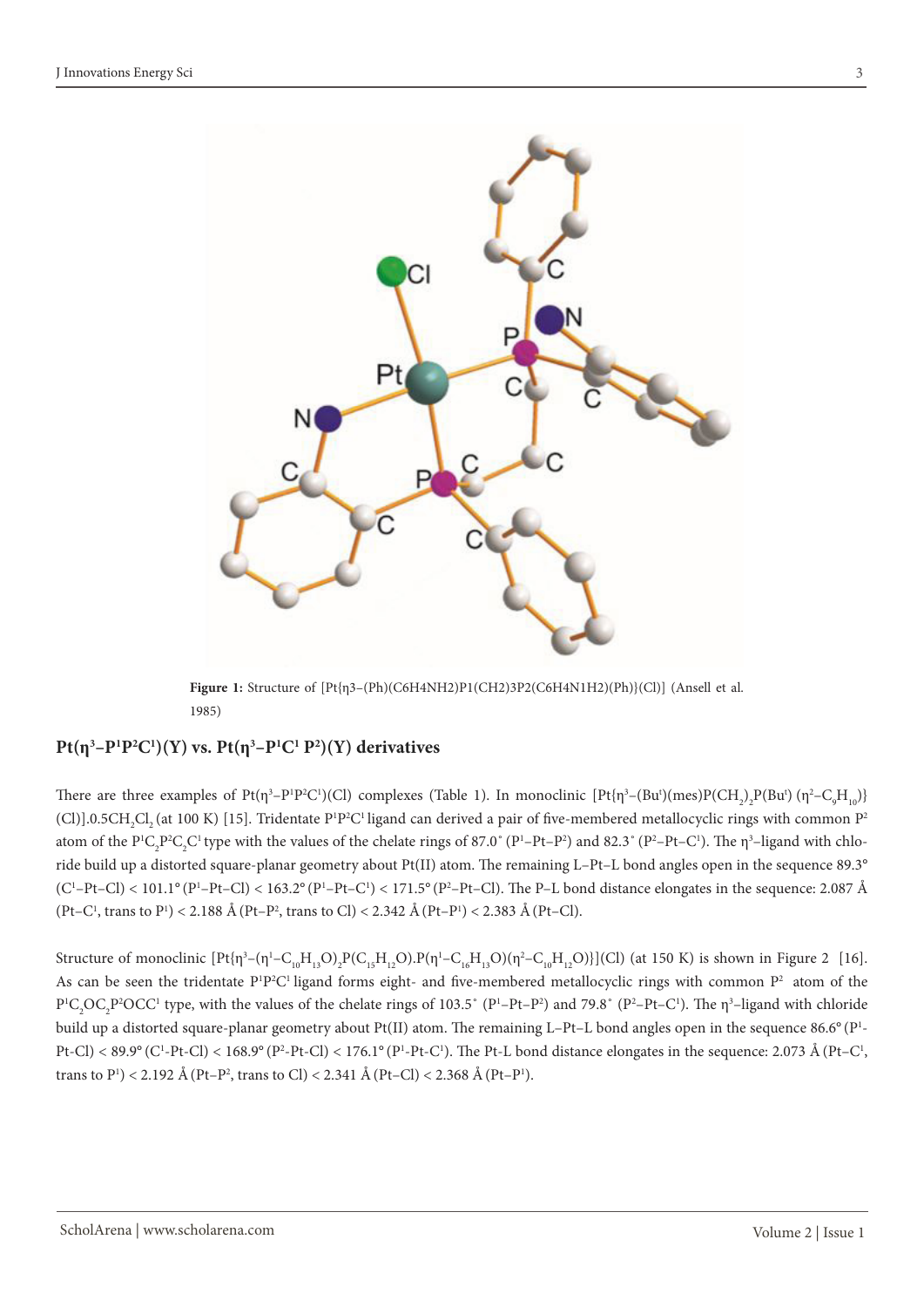| <b>COMPLEX</b>                                    | Space gr.                                             | $a [\AA]$ | $\alpha[^{\circ}]$ | chromophore                                                                   | $Pt-L^b$                | $L-Pt-L^b$                                | Ref.             |
|---------------------------------------------------|-------------------------------------------------------|-----------|--------------------|-------------------------------------------------------------------------------|-------------------------|-------------------------------------------|------------------|
|                                                   | Cryst. cl.                                            | $b [\AA]$ | $\beta$ [°]        | (chelate rings)                                                               | $[\AA]$                 | $[$ °]                                    |                  |
|                                                   | $\mathbf{Z}% ^{T}=\mathbf{Z}^{T}\times\mathbf{Z}^{T}$ | $c [\AA]$ | $\gamma[^{\circ}]$ |                                                                               |                         |                                           |                  |
| <b>COMPLEX</b>                                    |                                                       |           |                    |                                                                               |                         |                                           |                  |
| $[Pt{n^3-(Ph)}$                                   | m                                                     | 12.704(2) |                    | $PtP1P2N1Cl$                                                                  | P <sup>1</sup> 2.298(3) | $P^{1,}P^{2}93.0(2)^{c}$                  | (Ansell et al.   |
| $(C_{\epsilon}H_{\alpha}NH_{\gamma})P^{1}$        | P2/c                                                  | 12.727(2) | 92.65(4)           | $P^1C, P^2C, N^1$                                                             | $P^2$ 2.246(3)          | $P^2, N^1 84.3 (2)^d$                     | 1985)            |
| $(CH_2)_3P^2(C_6H_4NH_2)$                         | $\overline{4}$                                        | 20.727(3) |                    |                                                                               | $N^1$ 2.164(8)          | $P^1, N^1$ 166.3 (2)                      |                  |
| $(Ph)_{3}(Cl)$                                    |                                                       |           |                    |                                                                               | $Cl$ 2.393 $(3)$        | $P1$ , Cl 88.6 (2)                        |                  |
| (at 103 K)                                        |                                                       |           |                    |                                                                               |                         | $N^1$ , Cl 92.4 (2)                       |                  |
|                                                   |                                                       |           |                    |                                                                               |                         | $P1$ , Cl 174.6 (2)                       |                  |
| $[Pt{η3-(But)(Mes)}$                              | m                                                     | 11.153(3) |                    | PtP <sup>1</sup> P <sup>2</sup> C <sup>1</sup> Cl                             | P <sup>1</sup> 2.342    | $P^{1}, P^{2}$ 87.0 <sup>d</sup>          | (Clegg and Else- |
| $P(CH_2), P(Bu^t)(\eta^2-$                        | P2/c                                                  | 13.945(1) | 102.98(0)          | $P^1C_2P^2C_3C^1$                                                             | $P^2$ 2.188             | $P^2, C^1 82.3^d$                         | good 2017)       |
| $C_qH_{10}$ }{(Cl)].0.5CH-                        | $\overline{4}$                                        | 20.869(1) |                    |                                                                               | $C^1 2.087$             | P <sup>1</sup> , C <sup>1</sup> 163.2     |                  |
| $_{2}Cl_{2}$                                      |                                                       |           |                    |                                                                               | Cl 2.383                | $P1$ , Cl 101.1                           |                  |
| (at 160 K)                                        |                                                       |           |                    |                                                                               |                         | P <sup>2</sup> , Cl 171.5                 |                  |
|                                                   |                                                       |           |                    |                                                                               |                         | $C1$ , Cl 89.3                            |                  |
| $[Pt{\eta^3-(\eta^1-$                             | m                                                     | 9.483(0)  |                    | PtP <sup>1</sup> P <sup>2</sup> C <sup>1</sup> Cl                             | P <sup>1</sup> 2.368    | $P^{1}, P^{2}$ 103.5 <sup>e</sup>         | (van der Vlugt   |
| $C_{10}H_{13}O_{2}P(C_{15}H_{12}O)$               | P2 <sub>1</sub> /c                                    | 20.604(0) | 108.79(0)          | P <sup>1</sup> C <sub>2</sub> OC <sub>2</sub> P <sup>2</sup> OCC <sup>1</sup> | $P^2 2.192$             | $P^2$ , $C^1$ 79.8 <sup>d</sup>           | et al. 2003)     |
| $P(\eta^1 - C_{15}H_{13}O)(\eta^2 -$              | $\overline{4}$                                        | 21.441(0) |                    |                                                                               | C <sup>1</sup> 2.073    | $P1, C1$ 176.1                            |                  |
| $C_{10}H_{12}O$ }(Cl)].                           |                                                       |           |                    |                                                                               | Cl 2.341                | $P^{1}$ , Cl 86.6                         |                  |
| CH <sub>2</sub> Cl <sub>2</sub> .0.5.pentane      |                                                       |           |                    |                                                                               |                         | P <sup>2</sup> , Cl 168.9                 |                  |
| (at150 K)                                         |                                                       |           |                    |                                                                               |                         | $C1$ , Cl 89.9                            |                  |
|                                                   |                                                       |           |                    |                                                                               |                         |                                           |                  |
| $[Pt{\eta^3-(Mes)P(\eta^4-}$                      | tr                                                    | 13.175(2) | 96.69(0)           | PtP <sup>1</sup> P <sup>2</sup> C <sup>1</sup> Cl                             | P <sup>1</sup> 2.327    | $P^{1}, P^{2}$ 84.3 <sup>d</sup>          | (Karasik et al.  |
| $C_{10}H_{0}NO_{4}$ ) <sub>2</sub> $P(\eta^{2} -$ | $\rm{P}\bar{\rm{i}}$                                  | 19.328(2) | 98.78(0)           | $P^1(CNC), P^2C, C^1$                                                         | $P^2$ 2.162             | $P^{1}$ , $C^{1}$ 84.0 <sup>d</sup>       | 2006)            |
| $C_qH_{10}$ }{(Cl)].4 dmf                         | $\mathbf{2}$                                          | 16.222(2) | 99.33(0)           |                                                                               | $C^1$ 2.096             | P <sup>1</sup> , C <sup>1</sup> 168.3     |                  |
| (at 220 K)                                        |                                                       |           |                    |                                                                               | Cl 2.366                | $P1$ , Cl 102.3                           |                  |
|                                                   |                                                       |           |                    |                                                                               |                         | P <sup>2</sup> , Cl 172.9                 |                  |
|                                                   |                                                       |           |                    |                                                                               |                         | $C1$ , Cl 89.2                            |                  |
| $[Pt{\eta^3-(Me)P(C_{\alpha}H_{A})}$              | tr                                                    | 12.503(0) | 83.08 (0)          | PtP <sup>1</sup> P <sup>2</sup> Si <sup>1</sup> C                             | P <sup>1</sup> 2.419    | $P^{1}, P^{2}$ 88.4°                      | (Tokitoh et al.  |
| $(SiMe_{3})_{7}P^{1}(CH_{2})_{2}$                 | $\rm{P}\bar{\rm{i}}$                                  | 12.681(0) | 82.16(0)           | $P^1C_2P^2C_3Si^1$                                                            | $P^2 2.275$             | $P^2$ , Si <sup>1</sup> 93.6 <sup>d</sup> | 2009)            |
| $P^{2}(Me)(\eta^{2}-C_{0}H_{_{A}}))$              | $\overline{c}$                                        | 31.255(6) | 62.04(0)           |                                                                               | Si <sup>1</sup> 2.321   | $P^1$ , Si <sup>1</sup> 170.2             |                  |
| $(SiMe_{3})_{6}Si^{1}(Me)_{2}$                    |                                                       |           |                    |                                                                               | C 2.117                 | $P^{1}$ , C92.6                           |                  |
| (CH <sub>3</sub> )                                |                                                       |           |                    |                                                                               |                         | $P^2$ , C 168.5                           |                  |
| (at 93 K)                                         |                                                       |           |                    |                                                                               |                         | Si <sup>1</sup> , C 83.6                  |                  |
|                                                   |                                                       |           |                    |                                                                               |                         |                                           |                  |

#### **Footnotes:**

**a)** Where more than one chemically equivalent distance or angle is present, the mean value is tabulated. The first num-

ber in parentheses is the e.s.d. and the second is the maximum deviation from the mean.

b) The chemical identity of the coordinated atom or ligand is specified in these columns.

c) Six-membered metallocyclic ring.

d) Five-membered metallocyclic ring.

e) Eight-membered metallocyclic ring.

**Table 1:** Structural parameter for  $Pt(\eta^3 - P^1P^2X^1)(Y)$ ,  $(X^1 = N^1, C^1, Si^1)$  derivatives<sup>®</sup>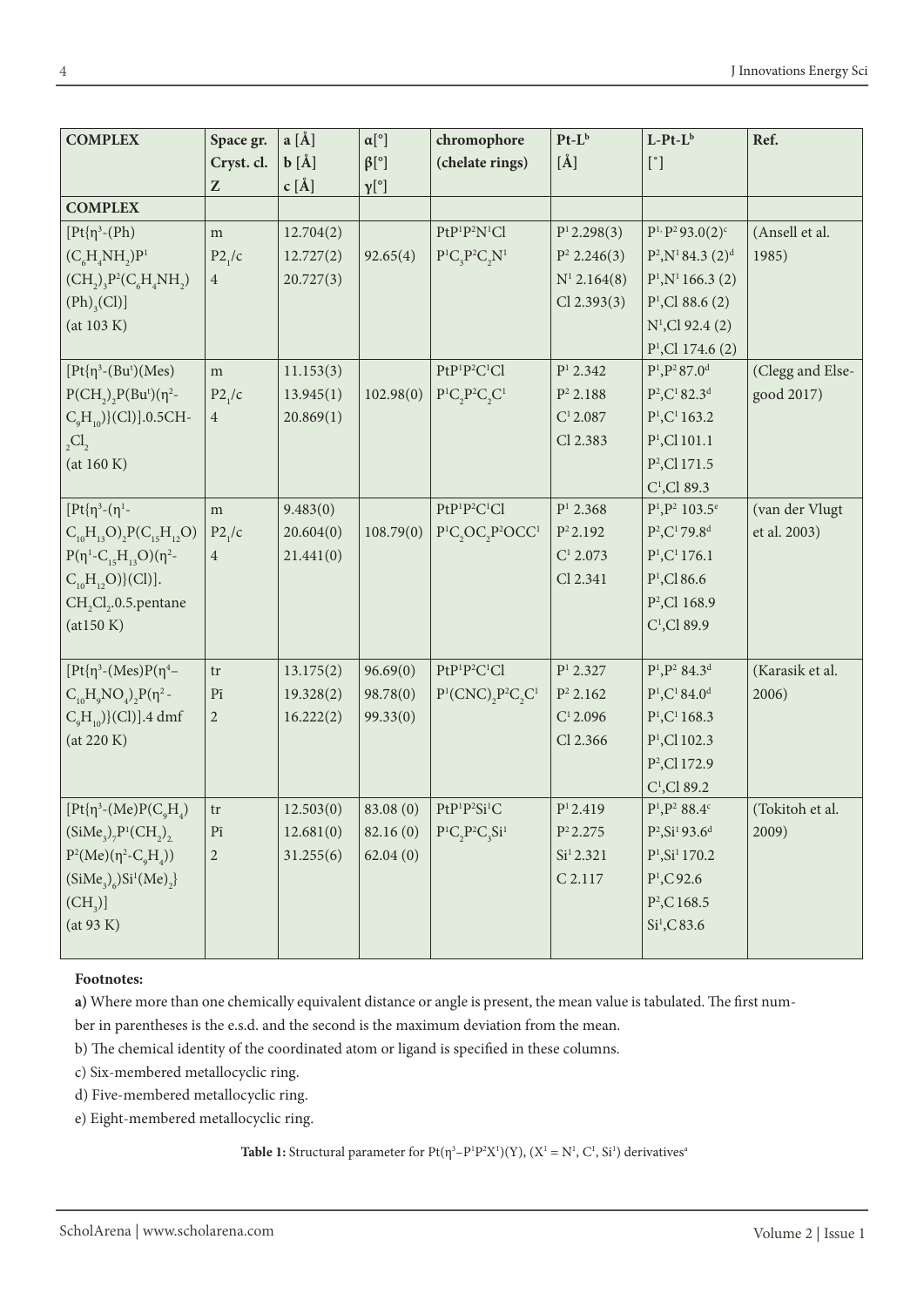

**Figure 2:** Structure of [Pt{η3–(η1–C10H13O)2P(C15H12O)P(η1–C16H13O)(η2–C10H12O)}](Cl) (van der Vlugt et al. 2003)

In triclinic  $[\rm Pt\{ \eta^3-(mes)P(\eta^4-C_{10}H_{9}NO_4)_2P(\eta^2-C_{9}H_{10})\} (Cl)]$ .4.dmf(at 220 K) [17] (Figure 3) the tridentate P<sup>1</sup>P<sup>2</sup>C<sup>1</sup> ligand can derive a "double" six- and five-membered metallocyclic rings with common  $P^2$  atom of the  $P^1(CNC)_2P^2C_2C^1$  type, with almost equal value of the chelate rings:  $84.3^{\circ}$  (P<sup>1</sup>-Pt-P<sup>2</sup>) and  $84.0^{\circ}$  (P<sup>2</sup>-Pt-C<sup>1</sup>). The remaining L-Pt-L bond angles open in the order:  $89.2^{\circ}$  (C<sup>1</sup>-Pt-Cl)  $<$  102.3° (P<sup>1</sup>–Pt–Cl)  $<$  168.3° (P<sup>1</sup>–Pt–C<sup>1</sup>)  $<$  172.9° (P<sup>2</sup>–Pt–Cl). The Pt–L bond distance elongates in the order 2.096 Å (Pt–C<sup>1</sup>, trans to P<sup>1</sup>) < 2.162 Å (Pt–P<sup>2</sup>, trans to Cl) < 2.327 Å (Pt–P<sup>1</sup>) < 2.366 Å (Pt–Cl).

Much more attention was paid to Pt( $\eta^3-P^1C^1P^2$ )(Cl) derivatives. The tridentate  $P^1C^1P^2$ ligands can derive a variable combination of metallocycles with common C<sup>1</sup> atom: P<sup>1</sup>C<sub>2</sub>C<sup>1</sup>C<sub>2</sub>P<sup>2</sup> [18-20]; P<sup>1</sup>OCC<sup>1</sup>COP<sup>2</sup> [21,22]; P<sup>1</sup>CPC<sup>1</sup>PCP<sup>2</sup> [23]; P<sup>1</sup>C<sub>2</sub>C<sup>1</sup>NCP<sup>2</sup> [24], P<sup>1</sup>C<sub>2</sub>NC- ${}^{1}NC_{2}P^{2}$  [25], and P<sup>1</sup>NC<sub>2</sub>C<sup>1</sup>C<sub>2</sub>NP<sup>2</sup> [26]. The tridentate P<sup>1</sup>C<sup>1</sup>P<sup>2</sup> ligands with chloride build by a distorted square-planar geometry about Pt(II) atoms. The structural parameters of the complexes were analysed [6]. The L–Pt–L bond angles (mean values) open in the sequence 83.0° (P'-Pt–C'/C'-Pt–P<sup>2</sup>) < 95.0° (P'-Pt–Cl/Cl–Pt–P<sup>2</sup>) < 165.0° (P'-Pt–P<sup>2</sup>) < 177.5° (C'-Pt–Cl). The Pt–L bond distance (mean values) elongates in the order 2.020 Å (Pt–C<sup>1</sup>, trans to Cl) < 2.027 Å (Pt–P, mutually trans) < 2.388 Å (Pt–Cl, trans to  $C^1$ ).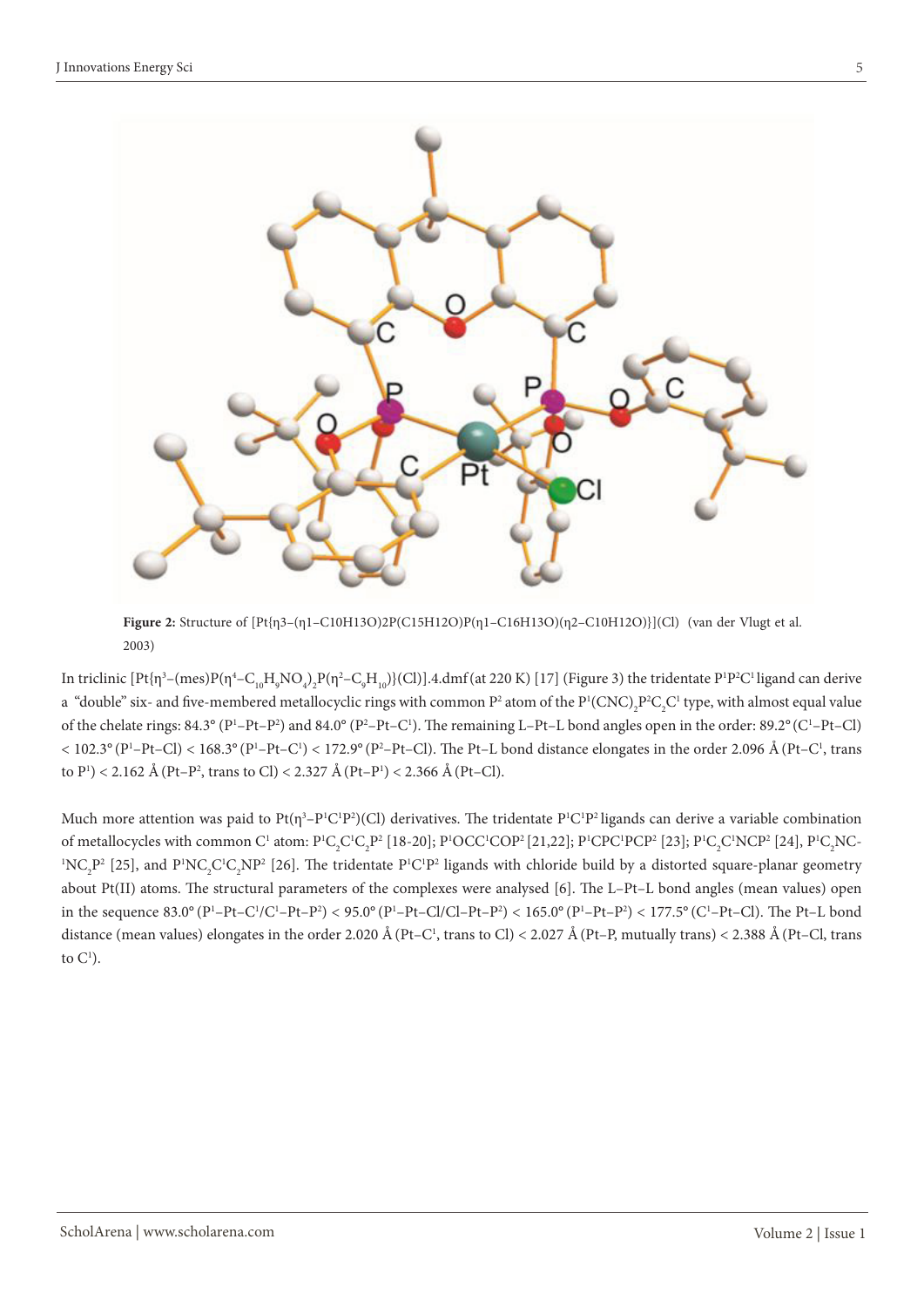

**Figure 3:** Structure of  $[Pt{\{\eta^3-(mes)P(\eta^4-C_{10}H_{9}NO_{4})}_2P(\eta^2-C_{9}H_{10})\}$ (Cl)] (Karasik et al. 2006)

### **Pt(η3 –P1 P2 Si1 )(CL) vs. Pt(η3 –P1 Si1 P2 )(CL) derivatives**

Triclinic  $[\rm Ptf\eta^3-(Me)(C_gH_4)(SiMe_3)_7\rm P^1(CH_2)\rm P^2(Me)(\eta^2-C_gH_4)(SiMe_3)_6\rm Si^1(Me_3)$ } (CH<sub>3</sub>)] (at 93 K) (Figure 4) [27] is the only example in which tridentate P<sup>1</sup>P<sup>2</sup>Si<sup>1</sup> ligand with methyl group build up a distorted square-planar geometry about Pt(II) atom (Table 1). The tridentate ligand forms five- and six-membered metallocyclic rings with common  $P^2$  atom of the  $P^1C_2P^2C_3Si^1$  type, with the values of the respective angles of 88.4 $\textdegree$  (P<sup>1</sup>-Pt–P<sup>2</sup>) and 93.6 $\textdegree$  (P<sup>2</sup>-Pt–Si<sup>1</sup>). The remaining L-Pt–L bond angles open in the sequence: 83.6° (Si<sup>1</sup>-Pt-C) < 92.6° (P<sup>1</sup>-Pt-C) < 168.5° (P<sup>2</sup>-Pt-C) < 170.2° (P<sup>1</sup>-Pt-Si<sup>1</sup>). The Pt-L bond distance elongates in the sequence: 2.117 Å (Pt–C, trans to P<sup>2</sup>) < 2.275 Å (Pt–P<sup>2</sup>) < 2.321 Å (Pt–Si<sup>1</sup>) < 2.419 Å (Pt–P<sup>1</sup>).

Structural parameters are available for four Pt(η $3-P^1Si^1P^2$ )(CL) derivatives [6]. Each tridentate P'Si<sup>1</sup>P<sup>2</sup> ligand can derive a pair of five-membered metallocyclic rings with common Si<sup>1</sup> atom of P<sup>1</sup>C<sub>2</sub>Si<sup>1</sup>C<sub>2</sub>P<sup>2</sup> types [28-30] with the mean value of 82.9° (P<sup>1</sup>–Pt–Si<sup>1</sup>/  $Si<sup>1</sup>-Pt-P<sup>2</sup>$ ). The remaining L-Pt-L bond angles (mean values) open in the sequence: 97.6° (P<sup>1</sup>-Pt-C/C-Pt-P<sup>2</sup>) < 160.8° (P<sup>1</sup>-Pt-P<sup>2</sup>)  $<$  173.0° (Si<sup>1</sup>–Pt–C). The Pt–L bond distance (mean values) elongates in the sequence: 2.112 Å (Pt–C, trans to Si<sup>1</sup>)  $<$  2.286 Å (Pt–P, mutually trans) < 2.339 Å (Pt–Si<sup>1</sup>).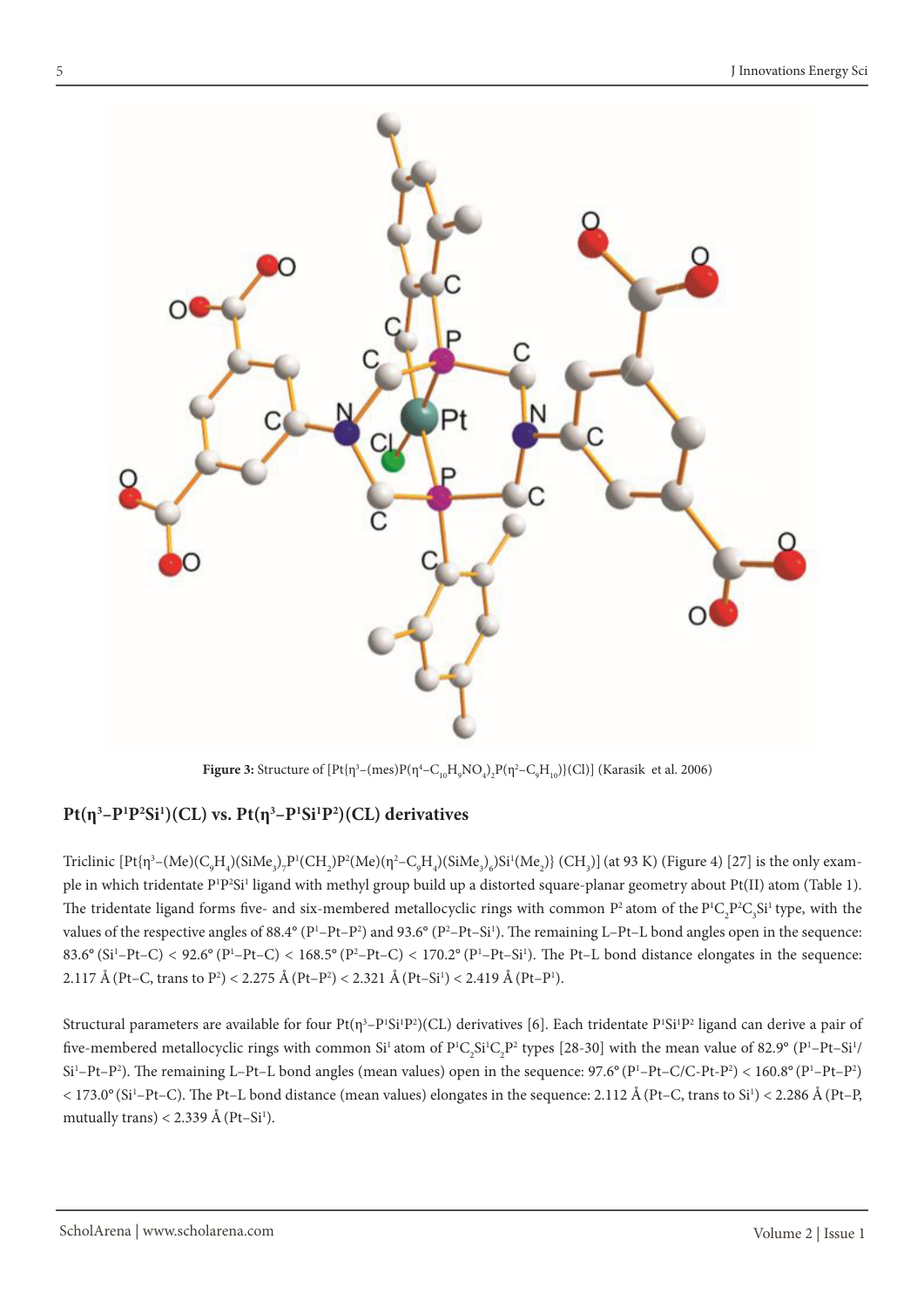

**Figure 4:** Structure of [Pt{η3–(Me)(C9H4)(SiMe3)7P1(CH2)P2(Me)(η2–C9H4)(SiMe3)6)Si1(Me2)} (CH3)] (Tokitoh et al. 2009)

### **Conclusions**

In the chemistry of "soft" platinum is found in a wide variety of ligands forming a square-planar geometry about Pt(II) with varying degrees of distortion, and Pt( $\eta^3-P^1P^2i^1X^1(Y)$  and Pt( $\eta^3-P^1X^1P^2(Y)$ ) derivatives are not an exception. Although platinum should preferentially bind to "soft" donor ligand in complexes studying a distorted square-planar geometries about Pt(II) atoms are build up with combination of "soft" (PL, SiL) and "hard" (NL, Cl) donor ligands. In Pt( $\eta^3-P^1P^2X^1)(Y)$  derivative, the trans effect of X<sup>1</sup> on Pt(II)-P<sup>1</sup> distance shortness the Pt-P<sup>1</sup> bond: 2.349 Å (Si<sup>1</sup>–Pt 2.232 Å) < 2.346 Å (C<sup>1</sup>–Pt 2.065 Å) < 2.298 Å (N<sup>1</sup>–Pt 2.164 Å). The trans effect of Y on the Pt-P<sup>2</sup> distance increases the length (weakens), the trans bond: 2.215 Å (Cl–Pt 2.379 Å) < 2.275 Å (C–Pt 2.122 Å). This results suggest that in the former case is less transfer of donor electrons from X<sup>1</sup> to Pt(II) than in the latter case. The total mean values of Pt-P bond distances are 2.336  $\AA$  (Pt-P<sup>1</sup>) and 2.364  $\AA$  (Pt-P<sup>2</sup>).

In Pt( $\eta^3$ –P<sup>1</sup>X<sup>1</sup>P<sup>2</sup>)(Y) derivatives the Pt-X<sup>1</sup> bond distance (trans to Y) elongates in the order (mean values): Pt-C<sup>1</sup> 2.020 Å (Cl–Pt) 2.388 Å) < Pt-N1 2.024 Å(Cl–Pt 2.307 Å) < Pt-Si1 2.339 Å(C–Pt 2.122 Å). The Pt-P1 (trans to P2 ) bond distance range from 2.258 to 2.286 Å (average 2.275 Å).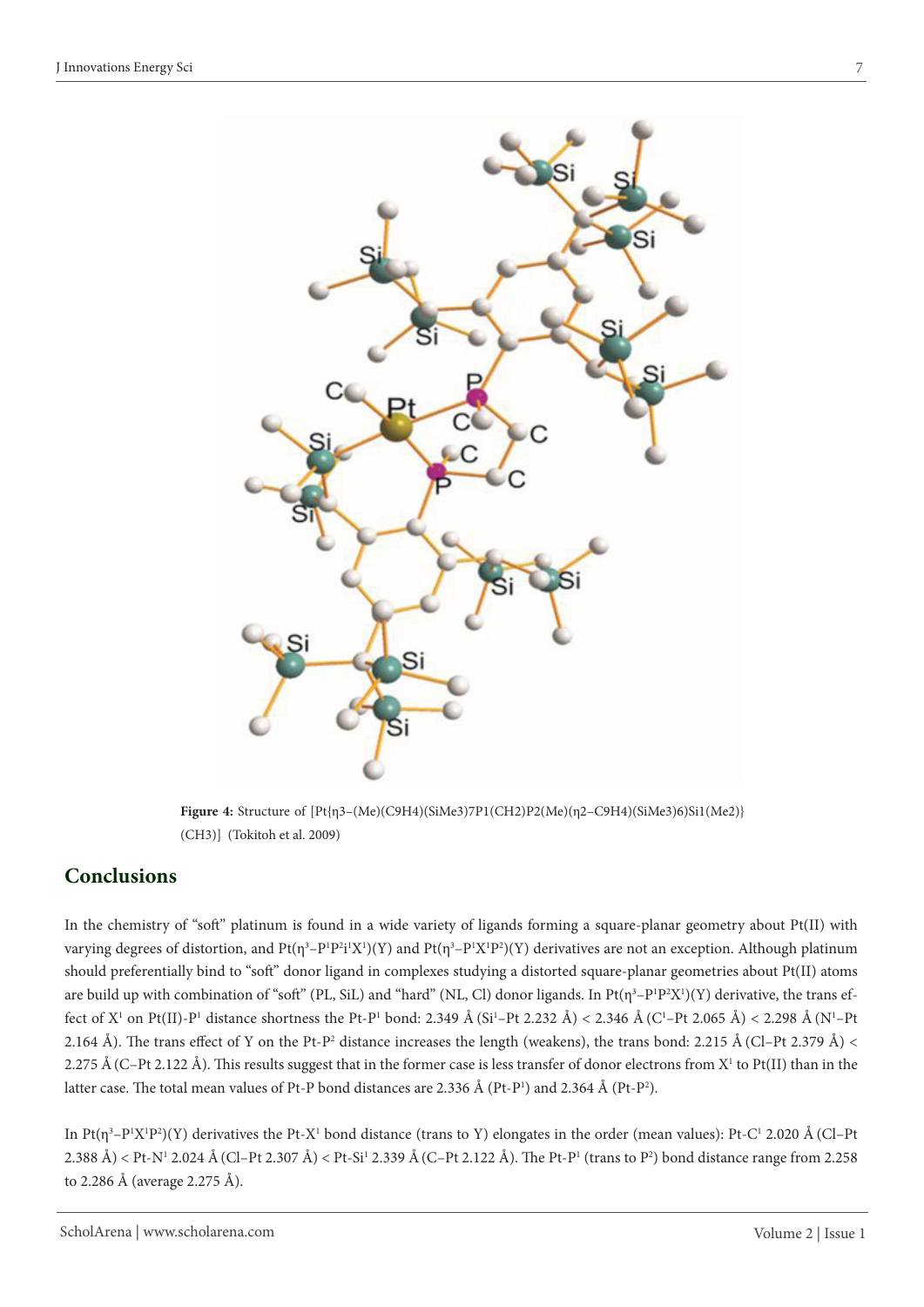The total sums of Pt-L (x4) bond distances of PtP<sup>1</sup>P<sup>2</sup>X<sup>1</sup>Y vs PtP<sup>1</sup>X<sup>1</sup>P<sup>2</sup>Y types are:

PtP<sup>1</sup>P<sup>2</sup>N<sup>1</sup>Cl, 9.101 Å *vs.* 8.897 Å, PtP<sup>1</sup>N<sup>1</sup>P<sup>2</sup>Cl PtP<sup>1</sup>P<sup>2</sup>C<sup>1</sup>Cl, 8.973 Å *vs.* 8.953 Å, PtP<sup>1</sup>C<sup>1</sup>P<sup>2</sup>Cl PtP<sup>1</sup>P<sup>2</sup>Si<sup>1</sup>C, 9.132 Å *vs.* 9.026 Å, PtP<sup>1</sup>Si<sup>1</sup>P<sup>2</sup>Cl

As can be seen, the total sums of Pt-L  $(x4)$  bind distances in the PtP<sup>1</sup>P<sup>2</sup>X<sup>1</sup>Y species are somewhat higher than the sums in PtP-<sup>1</sup>P<sup>2</sup>X<sup>1</sup>Y species. This reflects how isomerism can alter the perception of the trans effect.

In Pt( $\eta^3-P^1P^2X^1$ )(Y) derivatives each heterotridentate ligand forms two metallocyclic rings with common  $P^2$  atom with varying numbers of atoms in the rings. Correspondingly, there is a variety of metallocyclic rings, and the effects of both steric and electronic factors can be seen from the values of the L–Pt–L bite angles. The angles opening in the sequence:  $P^1(CNC)_2P^2/P^2C_2C^1$  $84.3^{\circ}/84.0^{\circ} (168.3^{\circ}) < P^{1}C_{2}P^{2}/P^{2}C_{2}C^{1} 87.0^{\circ}/82.3^{\circ} (169.3^{\circ}) < P^{1}C_{3}P^{2}/P^{2}C_{2}C^{1} 93.0^{\circ}/84.3^{\circ} (177.3^{\circ}) < P^{1}C_{2}P^{2}/P^{2}C_{3}Si^{1} 88.4^{\circ}/93.6^{\circ} (182.0^{\circ})$  ${} < P^1C_2OC_2P^2/P^2OCC^1$  103.5°/79.8° (187.8°).

As was already mentioned, there are over 120 examples of  $Pt(\eta^3 - P^1X^1P^2)(Y)$  ( $X^1 = O^1$ ,  $N^1$ ,  $C^1$ ,  $S^1$ ,  $B^1$ ,  $S^1$ ) derivatives which were analysed (Melník, Mikuš 2021a,b, 2022) Therein, will be briefly outline  $Pt(\eta^3-P^1X^1P^2)(Y)$ :  $X^1/Y = N^1/Cl$  (12 examples),  $X^1/Y =$ C<sup>1</sup>/Cl (22 examples); X<sup>1</sup>/Y = Si<sup>1</sup>/C (4 examples); and X<sup>1</sup>/Y = Si<sup>1</sup>/H (2 examples) for comparison with analogous Pt( $\eta^3-P^1P^2X^1$ )(Y).

In Pt( $\eta^3$ –P<sup>1</sup>N<sup>1</sup>P<sup>2</sup>)(Cl) the respective bite angles opening in the sequence: P<sup>1</sup>NCN<sup>1</sup>/N<sup>1</sup>C<sub>2</sub>P<sup>2</sup> 81.0°/81.1° (162.1°) < P<sup>1</sup>OCN<sup>1</sup>/N<sup>1</sup>COP<sup>2</sup>  $82.1^{\circ}/82.3^{\circ}$  (164.4°) < P<sup>1</sup>C<sub>2</sub>N<sup>1</sup>/N<sup>1</sup>C<sub>2</sub>P<sup>2</sup> 83.3°/82.7° (166.0°) < P<sup>1</sup>C<sub>2</sub>N<sup>1</sup>/N<sup>1</sup>NC<sub>2</sub>P<sup>2</sup> 80.7°/91.2° (171.9°) < P<sup>1</sup>C<sub>2</sub>N<sup>1</sup>/N<sup>1</sup>C<sub>3</sub>P<sup>2</sup> 80.0°/95.1°  $(175.6^{\circ}).$ 

In Pt( $\eta^3-P^1C^1P^2$ )(Cl) derivatives, the respective bite angles opening in the sequence:  $P^1OCC^1/C^1COP^2 80.0^{\circ}/81.2^{\circ}$  (161.2°) ~  $P^1C_2C^1/C^1C_2P^2$  82.2°/79.0° (161.2°) <  $P^1NC_2C^1/C^1C_2NP^2$  84.0°/84.6° (168.6°) <  $P^1CPC^1PCP^2$  88.2°/88.6° (176.80°).

In Pt( $\eta^3$ –P<sup>1</sup>Si<sup>1</sup>P<sup>2</sup>)(Y) derivatives with only P<sup>1</sup>C<sub>2</sub>Si<sup>1</sup>/Si<sup>1</sup>C<sub>2</sub>P<sup>2</sup> type, the values are: 82.8°/83.0° (165.8°) for Y = CH<sub>3</sub> and for Y = H, the values are 84.3°/84.9° (169.2°).

In transition metal complexes, the oxidation state of metal plays a leading role in the geometry formed and platinum is no exception. In four-coordinate Pt(II) prefer a square-planar geometry. The utility of a simple metric to assess molecular shape and degree of distortion as well as exemplified best the  $\mathcal{T}_4$  parameter for a square-planar geometry by equation [31].

 $T_4$  = 360 – ( $\alpha + \beta$ )/360 for square-planar, and  $T_4$  = 360 – ( $\alpha + \beta$ )/ 141 for tetrahedral

The values of  $\int_{\mathcal{A}}$  range from 0.00 for the perfect square-planar geometry to 1.00 for a perfect tetrahedral geometry, since 360- $2(109.5) = 141.$ 

The total mean values of trans-L-Pt-L bond angles (α and β) as well as parameter  $\Gamma_4$  for Pt(η<sup>3</sup>–P<sup>1</sup>P<sup>2</sup>X<sup>1</sup>)(Y) species are:

Pt( $\eta^3$ -P<sup>1</sup>P<sup>2</sup>N<sup>1</sup>)(Cl): 166.3° (P<sup>1</sup>-Pt-N<sup>1</sup>); 174.6° (P<sup>2</sup>-Pt-Cl); 0.030 ( $T_4$ ) Pt( $\eta^3-P^1P^2C^1$ )(Cl): 169.4° (P<sup>1</sup>-Pt-C<sup>1</sup>); 170.1° (P<sup>2</sup>-Pt-Cl); 0.051 ( $T_4$ )  $Pt(\eta^3-P^1P^2Si^1)(CH_3): 170.2^{\circ}(P^1-Pt-Si^1); 168.5^{\circ}(P^2-Pt-C); 0.059 (T_4)$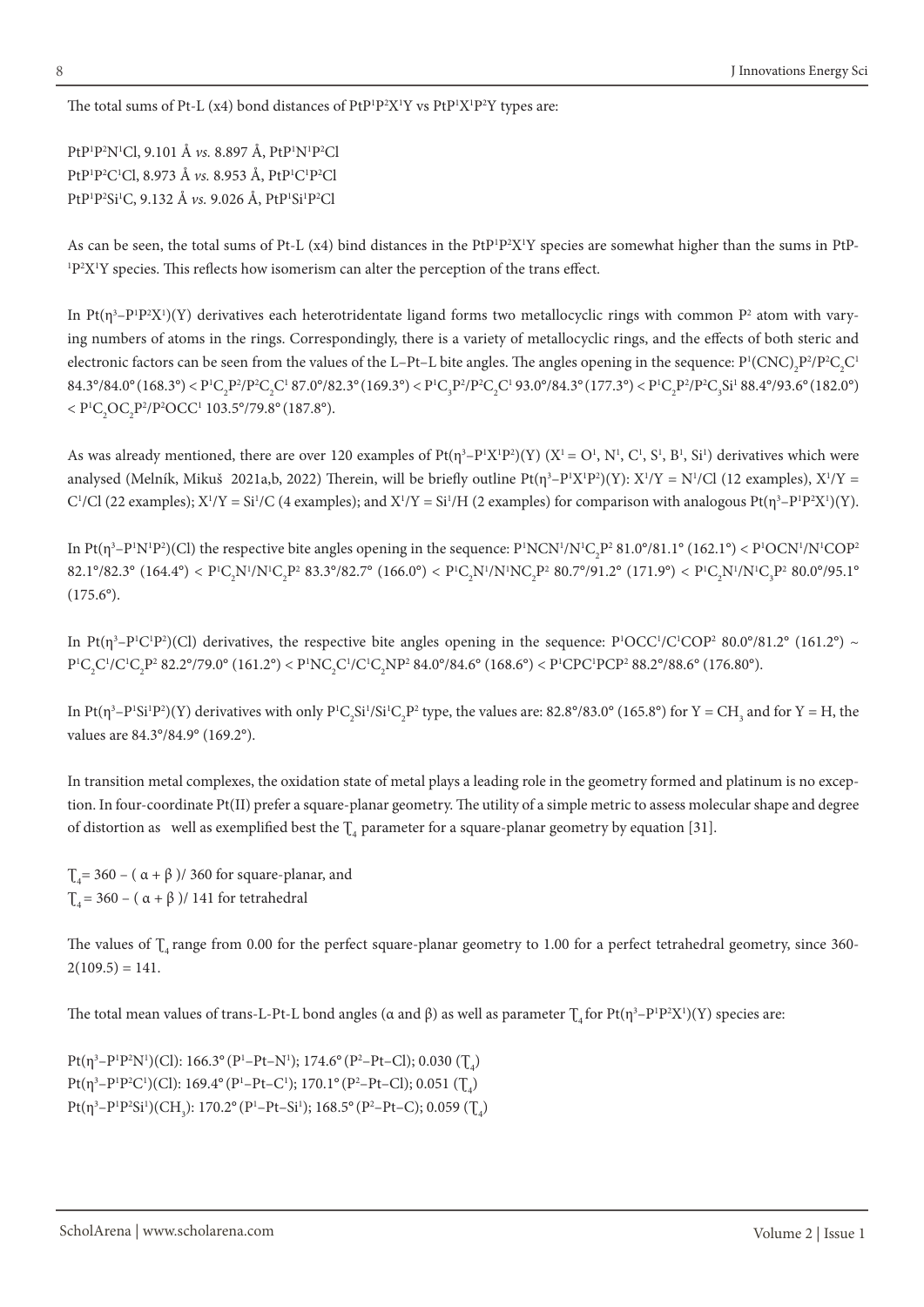The values for  $Pt(\eta^3-P^1X^1P^2)(Y)$  species are:

Pt(η<sup>3</sup>-P<sup>1</sup>N<sup>1</sup>P<sup>2</sup>)(Cl): 167.0° (P<sup>1</sup>-Pt-P<sup>2</sup>); 176.4° (N<sup>1</sup>-Pt-Cl); 0.046 (Ţ<sub>4</sub>) Pt(η<sup>3</sup>-P<sup>1</sup>C<sup>1</sup>P<sup>2</sup>)(Cl): 165.4° (P<sup>1</sup>-Pt-P<sup>2</sup>); 177.2° (C<sup>1</sup>-Pt-Cl); 0.048 (Ţ<sub>4</sub>) Pt(η<sup>3</sup>-P<sup>1</sup>Si<sup>1</sup>P<sup>2</sup>)(CL): 160.8° (P<sup>1</sup>-Pt-P<sup>2</sup>); 173.0° (Si<sup>1</sup>-Pt-C); 0.072 (Ţ<sub>4</sub>)

The Pt( $\eta^3$ –P<sup>1</sup>P<sup>2</sup>X<sup>1</sup>)(Y) complexes are somewhat more distorted than the Pt( $\eta^3$ –P<sup>1</sup>X<sup>1</sup>P<sup>2</sup>)(Y) complexes, except PtP<sub>2</sub>SiC, which is less distorted than PtPSiPC complexes.

We believe that such review as this, can continue to serve as useful function by centralizing valuable material and delineating areas worthy of future investigation.

## **Acknowledgment**

This work was supported by the projects VEGA 1/0463/18, KEGA 027UK-4/2020, and APVV-15-0585.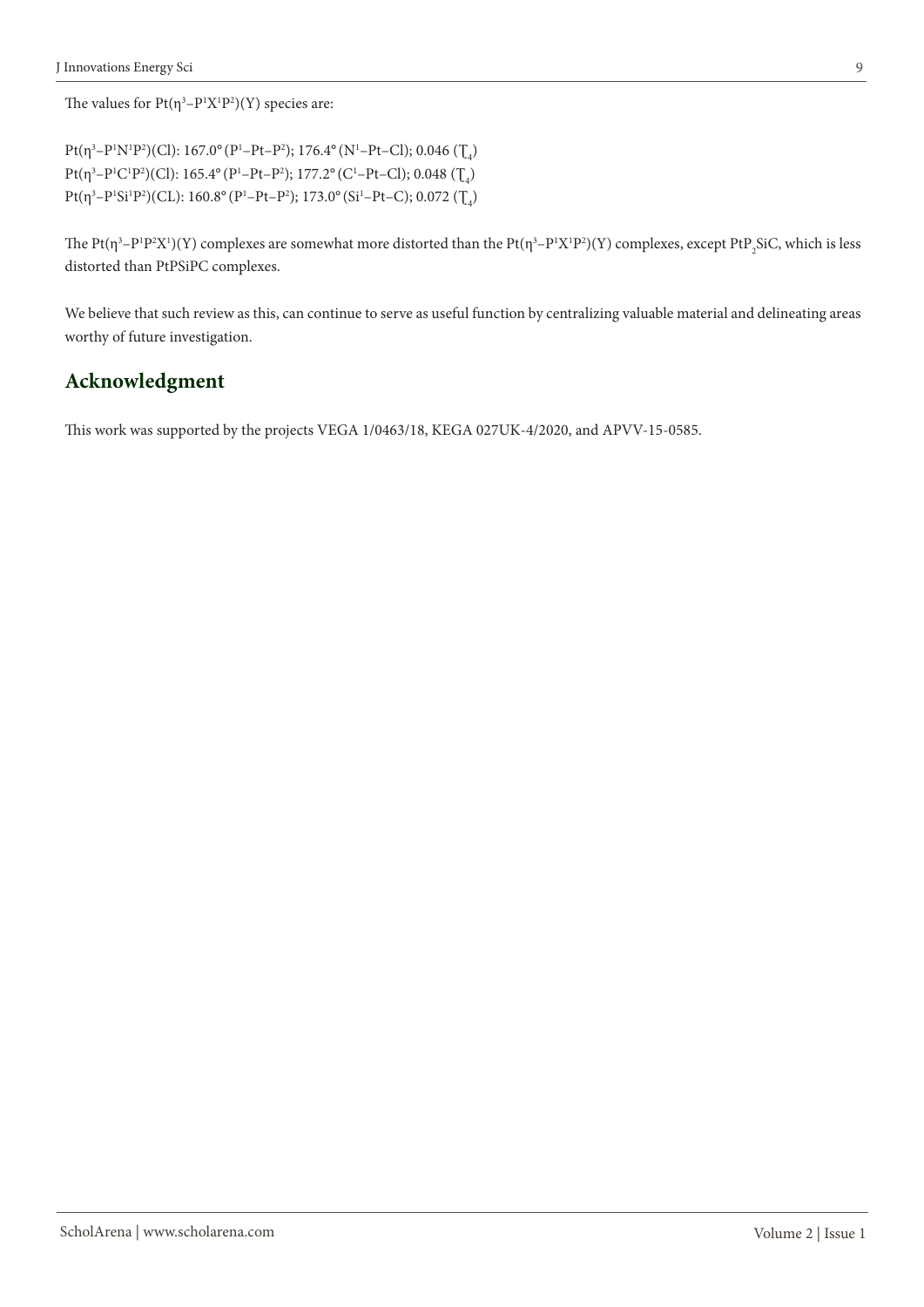#### **References**

1. Holloway CE, Melnik M (2002) Structural aspects of platinum coordination compounds: Part I. Monomeric Pt0, PT0, Pt1 and PtIIA4 derivatives. Rev. Inorg. Chem 22: 163-284.

2. Holloway CE, Melnik M (2003) Structural Aspect of Platinum Coordination Compounds: Part II. Monomeric Pt11 Compounds with PtA3B and PtA2B2 Composition. Rev. Inorg. Chem 23: 125-287.

3. Holloway CE, Melnik M (2004) Structural aspect of platinum coordination compounds. Part III. Monomeric square planar (Pt A2XY AND PtABXY) and trigonalo bipyramidal PtII coordination compounds. Rev. Inorg. Chem 24: 135-299.

4. Melník M, Mikuš P (2021a) Heterotridentate Organodiphosphines in Pt(η3-P1X1P2)(Y), Derivatives - Structural Aspects. Rev. Inorg. Chem., 2021a aop.

5. Melnik M, Mikus P (2022) Heterotridentate organodiphosphines in Pt(η3–P1C1P2)(X), (X = H, OL, NL, CL, F, Cl, Br or I) and Pt(η3–P1P2C1)(Cl) derivatives-structural aspects. Main Group Metal Chem., MGMC.2021.0044 under review 85.

6. Melník M, Mikuš P (2021b) Heterotridentate organodiphosphines in Pt (η3-P1X1P2)(Y) (X1 = B, S, or Si) and Pt(η3-P1P2Si1) (Y) derivatives-structural aspects Rev. Inorg. Chem., 2021b aop.

7. Ansell CWG, Cooper MK, Dancey KP, Duckworth PA, Henrick K, et al. (1985) Transition Metal-Mediated Discrimination between Diastereoisomers of a New Linear P 2 N 2 Ligand, L 1; X-Ray Structure Analysis of Rac-L 1, [Pt(Rac-L1)Cl]Cl•2H2O, and an Unusual Rh I Dimer [Rh 2 (Rac-L 1 –H) 2 (CO)2 ]•2H 2 O. J. Chem. Soc., Chem. Commun 8: 437-9.

8. Liang L, Lin JM, Lee WY (2005) Benzene C–H activation by platinum(II) complexes of bis(2-diphenylphosphinophenyl)amide, Chem. Commun 19: 2462-4.

9. Lansing RB, Goldberg KI, Kemp RA (2011) Unsymmetrical RPNPR' pincer ligands and their group 10 complexes, Dalton Trans., 2011, 35, 8950-8.

10. Sacco A, Vasapollo G, Nobile CF, Piergiovanni A, Pellinghelli MA, et al. (1988) Syntheses and structures of 2-diphenylphosphinomethylenide-6-diphenylphosphinomethylenepyridine complexes of palladium(II) and platinum(II); crystal structures of [PtCl2-(CHPPH2)-6-(CH2PPh2)pyridine] and [Pd(COOMe)2-(CHPPh2)-6-(CH2PPh2)pyridine],J. Organomet. Chem 356: 397-409.

11. Kundu S, Brennessel WW, Jones WD (2011) Synthesis and Reactivity of New Ni, Pd, and Pt 2,6-Bis(di-tert-butylphosphinito) pyridine Pincer Complexes, Inorg. Chem 50: 9443-53,

12. Wang X, Yao L, Pan Y, Huang KW (2017) Synthesis of group 10 metal complexes with a new unsymmetrical PN3P-pincer ligand through ligand post-modification: Structure and reactivity, J. Organomet. Chem 845: 25-9.

13. Ainscough EW, Brodie AM, Burrell AK, Derwahl A, Jameson GB, et al. (2004) Platinum(II) and palladium(II) complexes containing a mixed donor `P2N' multidentate ligand, Polyhedron 23: 1159-68.

14. Perera SD, Shaw BL, Thornton-Pett M (1994) Deprotonation, deuteriation and substitution of the backbone of some azine diphosphine complexes of palladium and platinum: crystal structures of [Ptl(PPh2CH CButN–N CButCH2PPh2)] and [Pt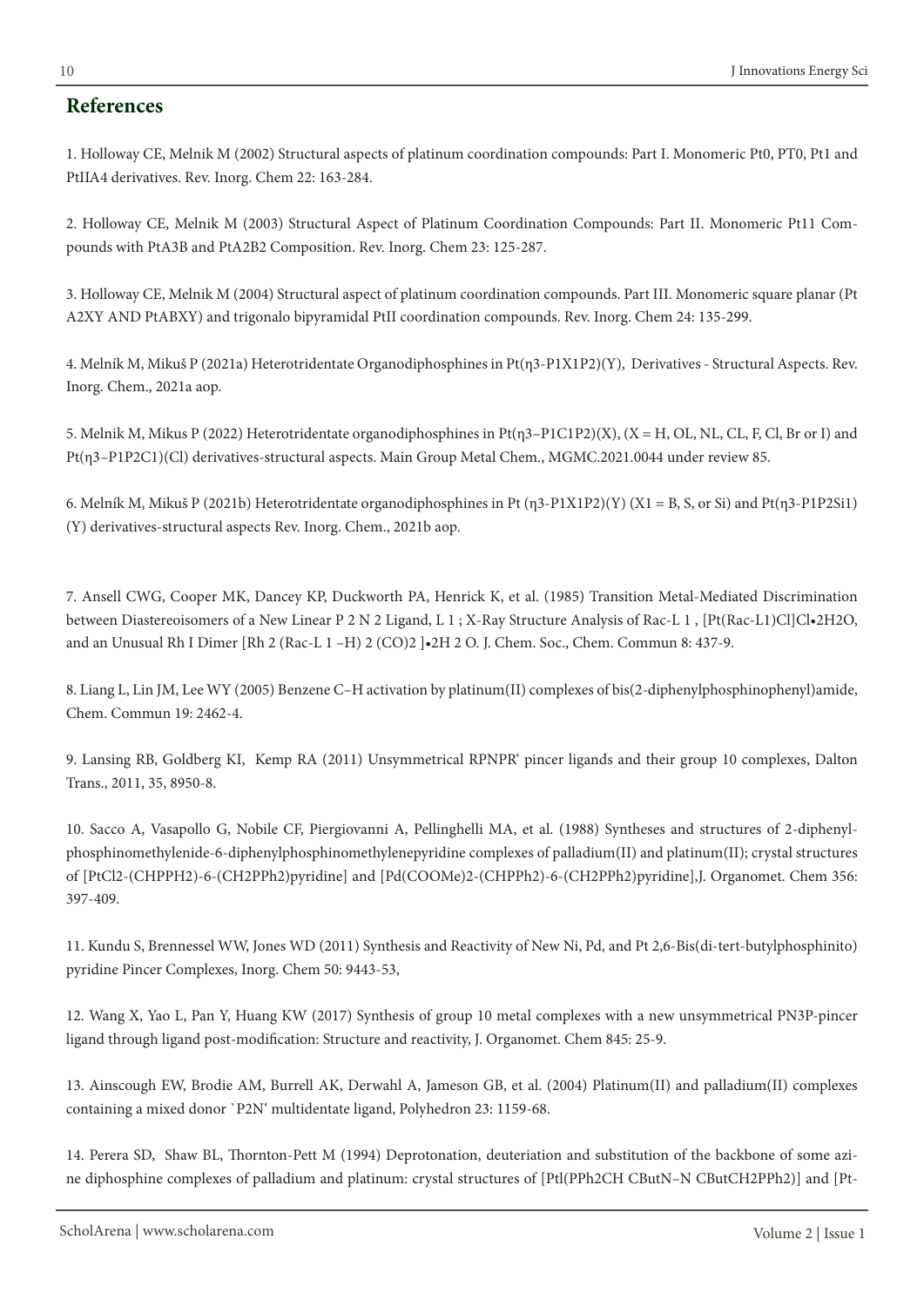Cl(PPh2CH2CBut N–N CButCH2PPh2)][OC6H2(NO2)3-2,4,6], Dalton Trans 3311-23.

15.Clegg W, Elsegood MRJ (2017) Crystal and Molecular Structure of [Pt{η3-(Bu+)2(Mes)P(Bu+)2(Η2-C9H10}(Cl)].0.5CH2Cl2.

16.van der Vlugt JI, Sablong R, Mills AM, Kooijman H, Spek AL, et al. (2003) Coordination Chemistry and X-Ray Studies with Novel Sterically Constrained Diphosphonite Ligands. Dalt. Trans 4690.

17.Karasik AA, Naumov RN, Balueva AS, Spiridonova YS, Golodkov ON, et al. (2006) Synthesis, structure, and transition metal complexes of amphiphilic 1,5-diaza-3,7-diphosphacyclooctanes. Heteroat. Chem 17: 499-513.

18. Musa S, Shpruhman A, Gelman D (2012) New PC(sp3)P pincer complexes of platinum and palladium. J. Organomet Chem 699: 92-5.

19. Schwartstburd L, Poverenov E, Shimon LJW, Milstein D (2007) Naphthyl-Based PCP Platinum Complexes. Nucleophilic Activation of Coordinated CO and Synthesis of a Pt(II) Formyl Complex. Organometallics 26: 2931-136.

20. Fischer S, Wendt OF (2004) {2,6-Bis¬[(di¬phenyl¬phosphino)¬methyl]¬phenyl}chloro¬platinum(II). Acta Crystallogr., Sect E, Struct. Rep., Online 60: m69-m70.

21. Joksch M, Haak J, Spannenberg A, Beweries T (2017) Synthesis, Characterisation and Hydrogen Bonding of Isostructural Group 10 Metal Halido Complexes Bearing a POCOP Ligand. Eur J Inorg Chem 3815-22.

22. Joksch M, Agarwaka H, Haak J, Spannenberg A, Beweries T (2018) Synthesis and characterisation of ring-substituted POCOP halide complexes of group 10 metals. Polyhedron 143: 118-25.

23. Reitsamer C, Stallinger S, Schuh W, Kopacka H, Wurst K, et al. (2012) Novel access to carbodiphosphoranes in the coordination sphere of group 10 metals: template synthesis and protonation of PCP pincer carbodiphosphorane complexes of C(dppm)2. Dalton Trans 41: 3503-514.

24. Schuster EM, Botoshansky M, Gandelman M (2009) Versatile, Selective, and Switchable Coordination Modes of Pincer Click Ligands. Organometallics 28: 7001-5.

25. Pan B, Pierre S, Bezpalko MW, Wesley J, Napoline BM, et al. (2013) Isolation of N-Heterocyclic Alkyl Intermediates en Route to Transition Metal N-Heterocyclic Carbene Complexes: Insight into a C–H Activation Mechanism. Organometallics 32: 704-10.

26. Zubiri MRI, Slawin AMZ, Woolins JD (2004) The preparation and coordination of 1,3-C6H4-{C(O)N(PPh2)CH2Ph}2 – a new multidentate ligand Polyhedron 23: 865-8.

27. Tokitoh N, Kawai M, Takeda N, Sasamori T (2009) Intramolecular Si-C and C-H Bond Activation in a Platinum Complex Leading to the Formation of the Platinacycles. Heterocycles 79: 311.

28. Mitton SJ, McDonald R, Turculet L (2009) Synthesis and Characterization of Neutral and Cationic Platinum(II) Complexes Featuring Pincer-like Bis(Phosphino)Silyl Ligands: Si−H and Si−Cl Bond Activation Chemistry. Organometallics 28: 5122-36.

29. Korshin EE, Leitus G, Shimon LJW, Konstantinovski L, Milstein D (2008) Silanol-Based Pincer Pt(II) Complexes: Synthesis, Structure, and Unusual Reactivity. Inorg. Chem 47: 7177-89.